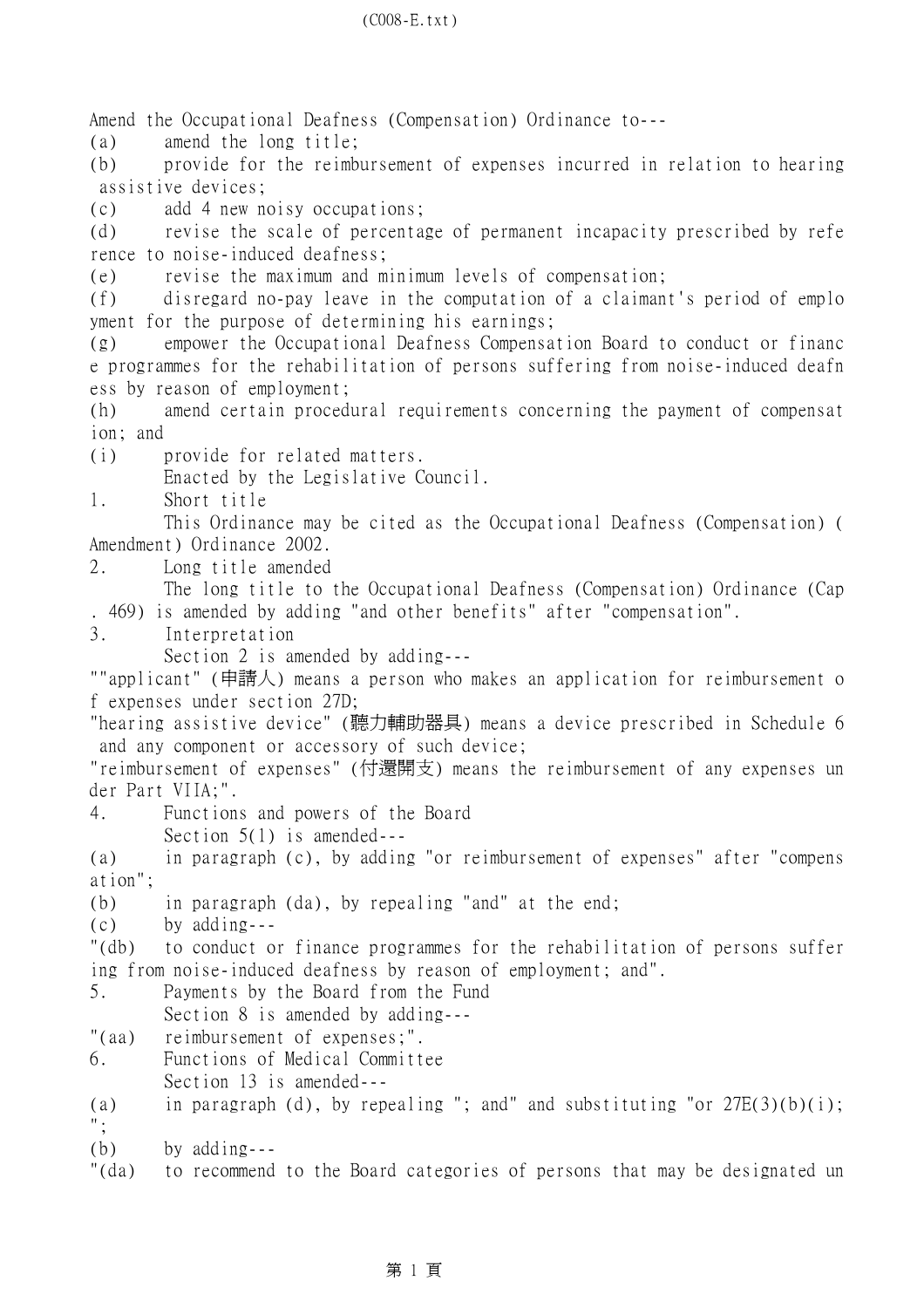der section  $36(1)(e)$ ; and". 7. Determination of compensation Section 21 is amended by adding "as in force on the date of the determina tion of such amount, irrespective of the date of the application under section 15 to which the determination relates" after "5". 8. Payment of compensation Section 25 is amended--- (a) in subsections (1) and (2), by repealing "subsection (7)" and substitutin g "section 30A"; (b) by repealing subsection (3) and substituting--- "(3) Compensation that remains unpaid at the expiry of the period pres cribed in subsection (1) or (2) shall carry simple interest as from the date of s uch expiry until such time as it is paid, calculated at the rate determined from time to time by the Chief Justice for the purposes of section 49(1)(b) of the Hig h Court Ordinance (Cap. 4)."; (c) by repealing subsections (4) to (8). 9. Part added The following is added--- "PART VIIA Reimbursement of Expenses in Relation to Hearing Assistive Devices 27B. Reimbursement of expenses in relation to hearing assistive device s (1) A person who--- (a) is entitled to compensation pursuant to a determination made under sectio n 21; (b) is entitled to compensation pursuant to a court order made under section 28; or (c) has been paid by the Government a pension or gratuity under any Ordinance in consequence of incapacity resulting from noise-induced deafness which arose i n the course of his employment, may on application to the Board be reimbursed by the Board for any expenses he ha s reasonably incurred in the acquisition, fitting, repair or maintenance of a hea ring assistive device used by him in connection with his noise-induced deafness. (2) The following expenses are not reimbursable under subsection (1)--- (a) expenses incurred before the date on which--- (i) a certificate was issued to the person under section 24(1); (ii) the court order referred to in subsection (1)(b) was made; or (iii) any pension or gratuity referred to in subsection  $(1)(c)$  was firs t paid to him; and (b) expenses met by any grant, sponsorship or donation given to him by any pe rson for the purpose of the acquisition, fitting, repair or maintenance of a hear ing assistive device. (3) Expenses incurred in relation to a hearing assistive device that is a hearing aid shall not be reimbursed under subsection (1) unless advice in wr iting indicating that the applicant reasonably requires the use of the hearing ai d has been given by a person belonging to a category of persons designated under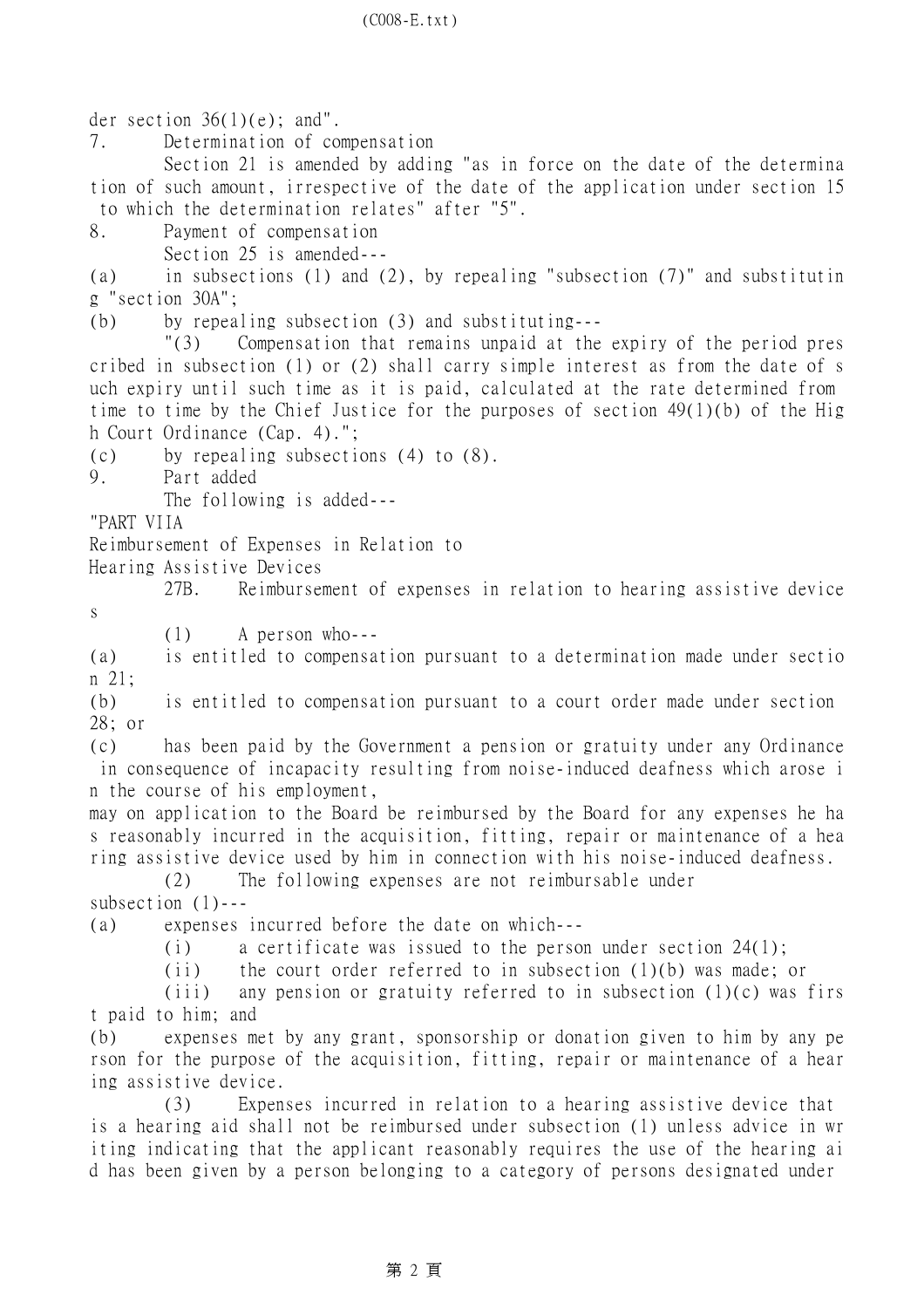section  $36(1)(e)$ .

27C. Limits of reimbursement of expenses

 (1) The amount of expenses that may be reimbursed to an applicant for the first time in respect of an application under section 27D in relation to the acquisition and fitting of a hearing assistive device shall not exceed the amoun t prescribed for the purposes of this subsection in Schedule 7, as in force on th e date of the determination by the Board under section 27E(1)(b) in respect of su ch application.

 (2) The amount of expenses that may be reimbursed to an applicant sha ll not in aggregate exceed the amount prescribed for the purposes of this subsect ion in Schedule 7, as in force on the date of the first determination by the Boar d under section 27E(1)(b) in respect of the applicant.

27D. Application for reimbursement of expenses

 (1) An application for reimbursement of expenses shall be in a specif ied form and shall be made within a period of 12 months beginning on the date on which the expenses were incurred.

 (2) An application made under subsection (1) shall be accompanied by- --

(a) the original receipt issued in respect of the expenses to which the appli cation relates; and

(b) if the expenses relate to a hearing aid, the advice referred to in sectio n 27B(3), unless the advice has already been sent to the Board.

27E. Determination of application

 (1) The Board shall consider any application made under section 27D, and shall determine in accordance with sections 27B, 27C and 27D---

(a) whether or not the applicant is entitled to reimbursement of any expenses ; and

(b) if he is entitled to reimbursement of any expenses, the amount of that re imbursement.

 (2) The Board shall by notice in writing inform an applicant of its d etermination under subsection (1).

 (3) For the purposes of making a determination under subsection (1), the Board may---

(a) require an applicant to undergo such test or examination as it considers necessary, at the cost of the Board;

(b) refer any information relevant to an application to---

(i) the Medical Committee;

(ii) a designated medical practitioner; or

 (iii) a person belonging to a category of persons designated under sect ion  $36(1)(e)$ .

 for advice as to whether the use by the applicant of the relevant hearing assistive device or the repair or maintenance of such device is or was reasonabl y required.

 (4) Where an applicant fails without reasonable excuse to undergo a t est or examination required under subsection (3)(a), the Board may determine that he is not entitled to any reimbursement of expenses.

27F. Review of determination

(1) An applicant in respect of whom a determination has been made und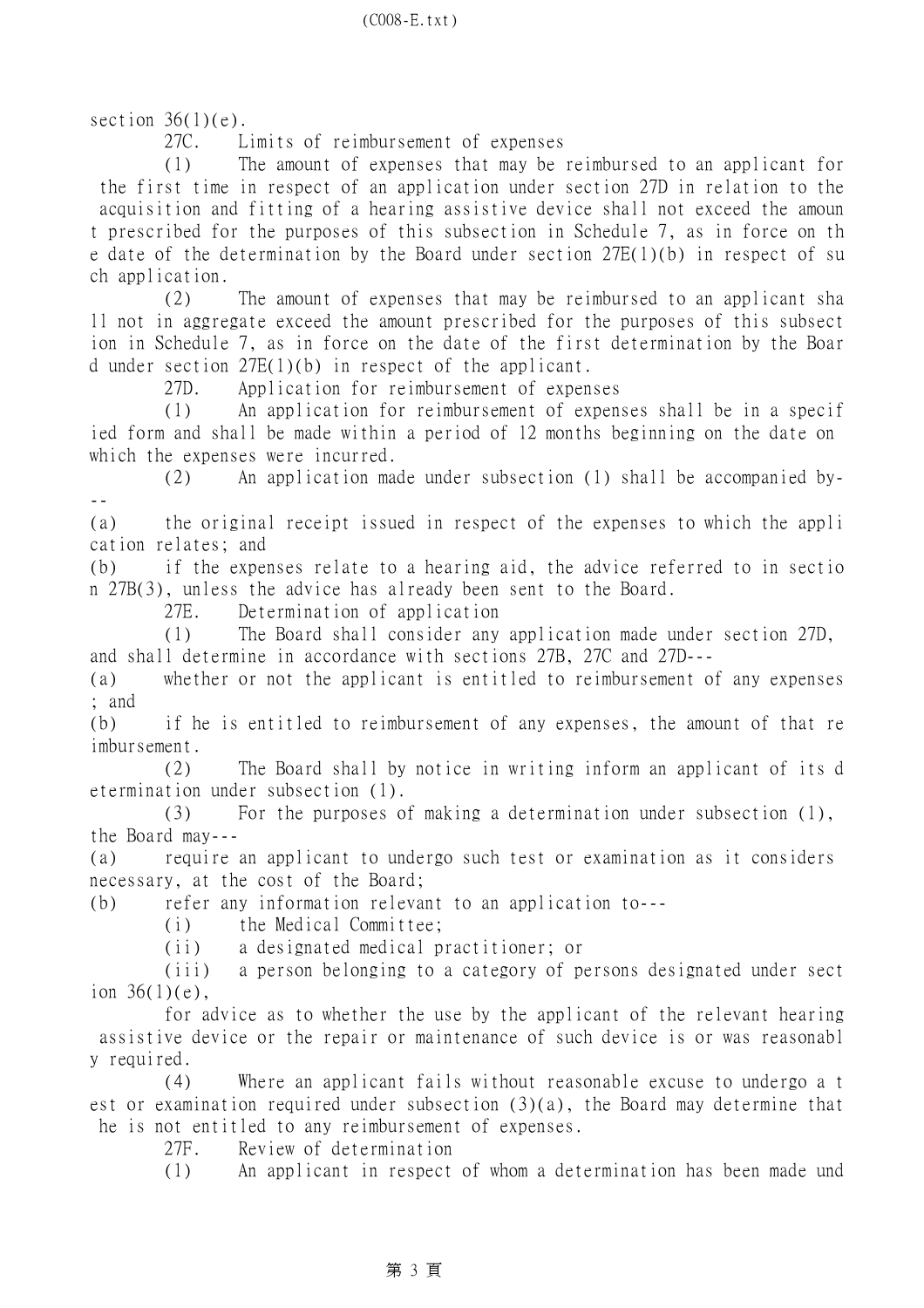er section 27E(1) may request the Board to review the determination.

(2) A request under subsection (1) shall---

(a) be in writing;

(b) be sent to the Board within a period of 14 days beginning on the date of the notice issued to him under section 27E(2); and

(c) state the reasons for requesting the review.

 (3) The Board may, if it thinks fit, extend the time limit mentioned in subsection (2)(b).

 (4) Upon receipt of a request under subsection (1), the Board shall r eview its determination and may, after the review, confirm, vary or reverse the d etermination.

 (5) The Board shall by notice in writing inform the applicant of the result of its review.

 (6) No request for review shall be made under subsection (1) in respe ct of any amount of reimbursement of expenses the payment of which has been made by the Board and received by the applicant.

27G. Payment of reimbursement of expenses

 (1) Subject to section 30A, where an applicant is entitled to any amo unt pursuant to a determination made under section 27E(1)(b), the Board shall pay the amount to the applicant within a period of 21 days beginning on the date of the notice issued to him under section 27E(2).

 (2) Where a request has been made for the review of a determination o f the Board under section 27F(1), subsection(1) shall not apply in respect of any amount payable under the determination.

 (3) Subject to section 30A, any amount payable to an applicant at the conclusion of a review shall be paid within a period of 21 days beginning on the date of the notice issued under section 27F(5).

 (4) Any amount of reimbursement of expenses that remains unpaid at th e expiry of the period prescribed in subsection (1) or (3) shall carry simple int erest as from the date of such expiry until such time as it is paid, calculated a t the rate determined from time to time by the Chief Justice for the purposes of section  $49(1)(b)$  of the High Court Ordinance (Cap. 4).

27H. Death of applicant

Where an applicant to whom any amount is payable pursuant to a notice iss ued under section 27E(2) or 27F(5) dies before the amount is paid to him, that am ount shall be payable to his estate.".

10. Appeal

Section 28 is amended---

(a) by adding---

 "(1A) An applicant who is dissatisfied with the result of a review cond ucted under section 27F(4) may appeal to the District Court.";

(b) in subsection (2), by repealing everything after "months from" and substi tuting "the date of the written result of review issued under section 23(2), or o f the certificate issued under section 24(3) or of the notice issued under sectio n 27F(5) (as the case may be).".

11. Offence

 Section 30(1) is amended by adding "or reimbursement of expenses" after " compensation".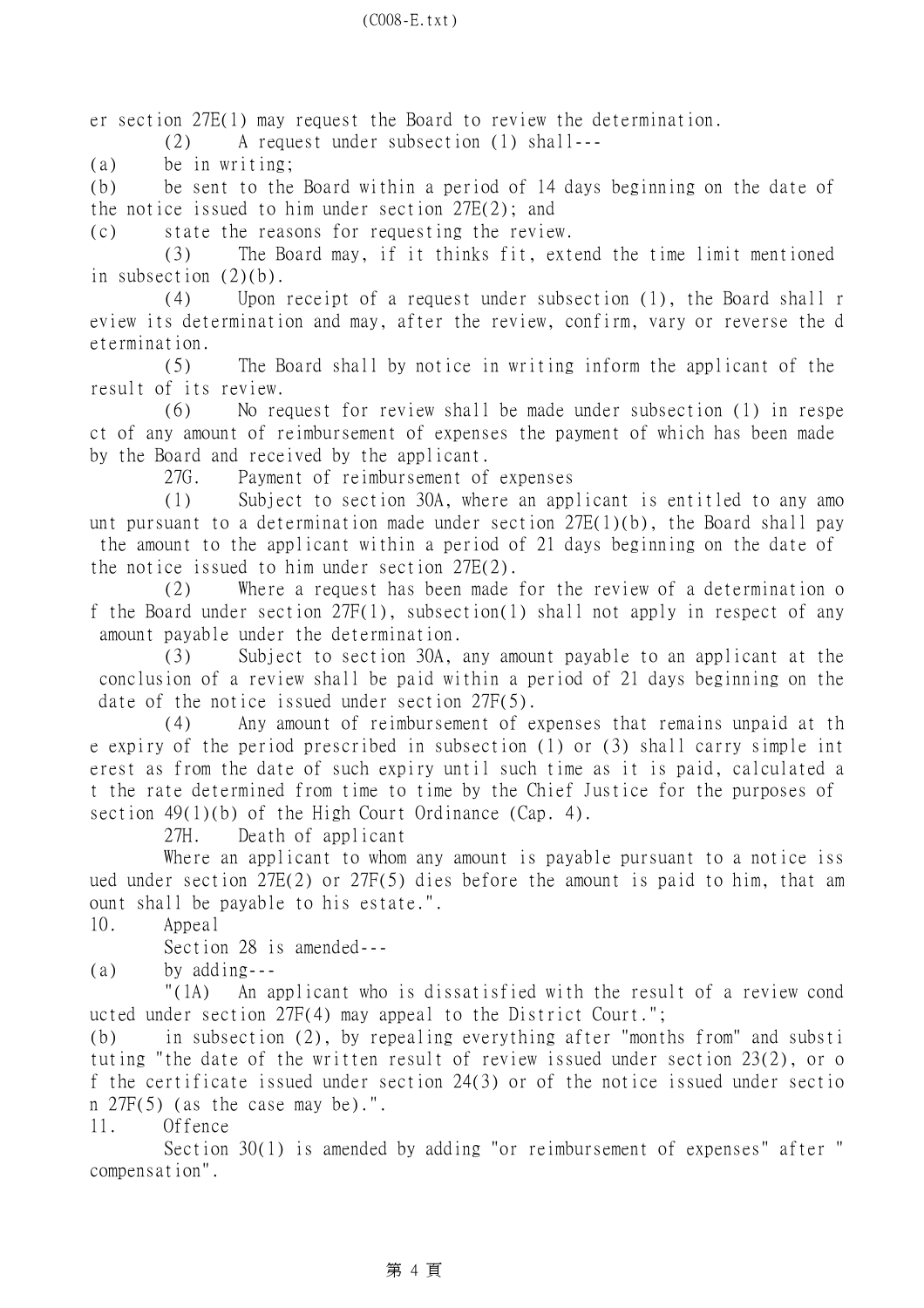12. Section added

The following is added---

"30A. Priority of payment

 (1) If in the opinion of the Board, the available funds of the Fund a re insufficient to pay all amounts of compensation and reimbursement

of expenses within the periods prescribed for their payment, the Board shall appl y the available funds in payment of the compensation and reimbursement of expense s in order of priority of the dates of the certificates or notices issued under s ection  $24(1)$ ,  $24(3)$ ,  $27E(2)$  or  $27F(5)$  (as the case may be).

 (2) Where the dates of any 2 or more certificates or notices referred to in subsection (1) are the same, the order of priority of payment for the purp oses of that subsection is to be determined by reference to the dates of birth of the relevant claimants or applicants, with the amount payable in relation to the claimant or applicant who was born earlier being paid first.

 (3) Where the Board has come to the opinion described in subsection ( 1), it shall attach to any certificate or notice referred to in

that subsection a statement indicating that the compensation or reimbursement of expenses to which the certificate or notice relates is payable in the manner desc ribed in subsections (1) and (2).".

13. Compensation or reimbursement of expenses

not to be assigned, charged or attached

 Section 32 is amended by adding "or reimbursement of expenses" after "com pensation" where it twice appears.

14. Designations by the Board Section 36(1) is amended---

(a) in paragraph (d), by repealing the full stop and substituting a semicolon ;

 $(b)$  by adding---

"(e) the categories of persons who may give an advice under section 27B(3) or  $27E(3)(b)(iii)$ .".

15. Amendment of Schedules

Section 39 is amended---

- (a) in subsection (2), by repealing "and 5" and substituting ", 5 and 7";
- (b) by adding---

"(3) The Secretary may, by notice in the Gazette, amend Schedule 6.".

16. Noisy occupations

Schedule 3 is amended---

(a) in paragraph (x), by repealing "or" at the end;

(b) in paragraph (y), by repealing the full stop and substituting a semicolon

- ;
- (c) by adding---

"(z) work wholly or mainly in the immediate vicinity of a place where the elec trocution of pigs takes place;

(za) playing mahjong (as the major duty) inside a mahjong parlour licensed und er section 22(1)(b) of the Gambling Ordinance (Cap. 148);

(zb) work wholly or mainly in the immediate vicinity of the dancing area of a place commonly known as a "discotheque"; or

(zc) work in controlling or operating instruments or systems for playing back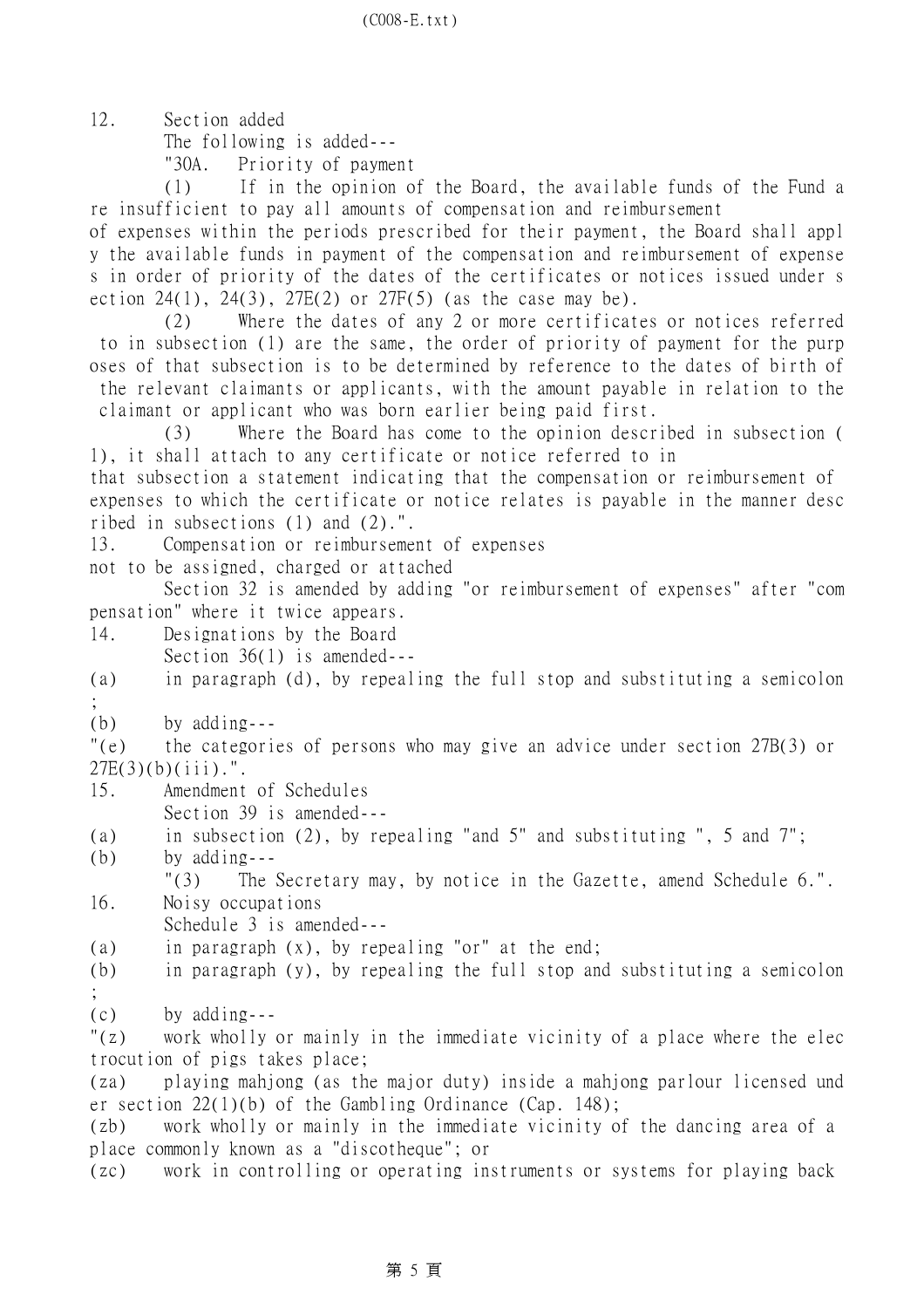and broadcasting pre-recorded music in a place commonly known as a "discotheque". ". 17. Schedule substituted Schedule 4 is repealed and the following substituted--- "SCHEDULE 4 [ss. 20, 39 & 48] Percentage of Permanent Incapacity by Reference to Noise-Induced Deafness ". 18. Amount of compensation Schedule 5 is amended--- (a) in section  $1(a)(ii)$ , by repealing "248,000" and substituting "341,000"; (b) in section 1(b), by repealing Table 2 and substituting--- "TABLE 2 Age Sum under 40 \$2,016,000 40 to under 56 \$1,512,000 56 and above \$1,008,000"; (c) in section 3B--- (i) in paragraph (b), by repealing "or" at the end; (ii) in paragraph (c), by repealing the comma and substituting a semic olon; (iii) by adding--- "(d) the claimant's having obtained his employer's consent to the absence subj ect to a condition that no earnings are accrued for the claimant during such abse nce,". 19. Schedules 6 and 7 added The following are added--- "SCHEDULE  $6$  [ss. 2 & 39] Hearing Assistive Device 1. Hearing aid. 2. Telephone amplifier specially designed for use by persons with hearing di fficulty. 3. Desktop telephone with flashing light or other visual device to indicate ringing. 4. Any device the use of which by a person suffering from noise-induced deaf ness is determined by the Board, upon the advice of the Medical Committee, to be reasonably necessary in connection with such deafness. ------------------------------ SCHEDULE 7 [ss. 27C & 39] Limits of Reimbursement of Expenses 1. The amount prescribed for the purposes of section 27C(1) is \$6,000. 2. The amount prescribed for the purposes of section 27C(2) is \$15,000.". 20. Transitional Section 9 of this Ordinance shall not apply in respect of expenses of the acquisition, fitting, repair or maintenance of a hearing assistive device incurr ed before the commencement of that section. Explanatory Memorandum The main provisions of this Bill are as follows---